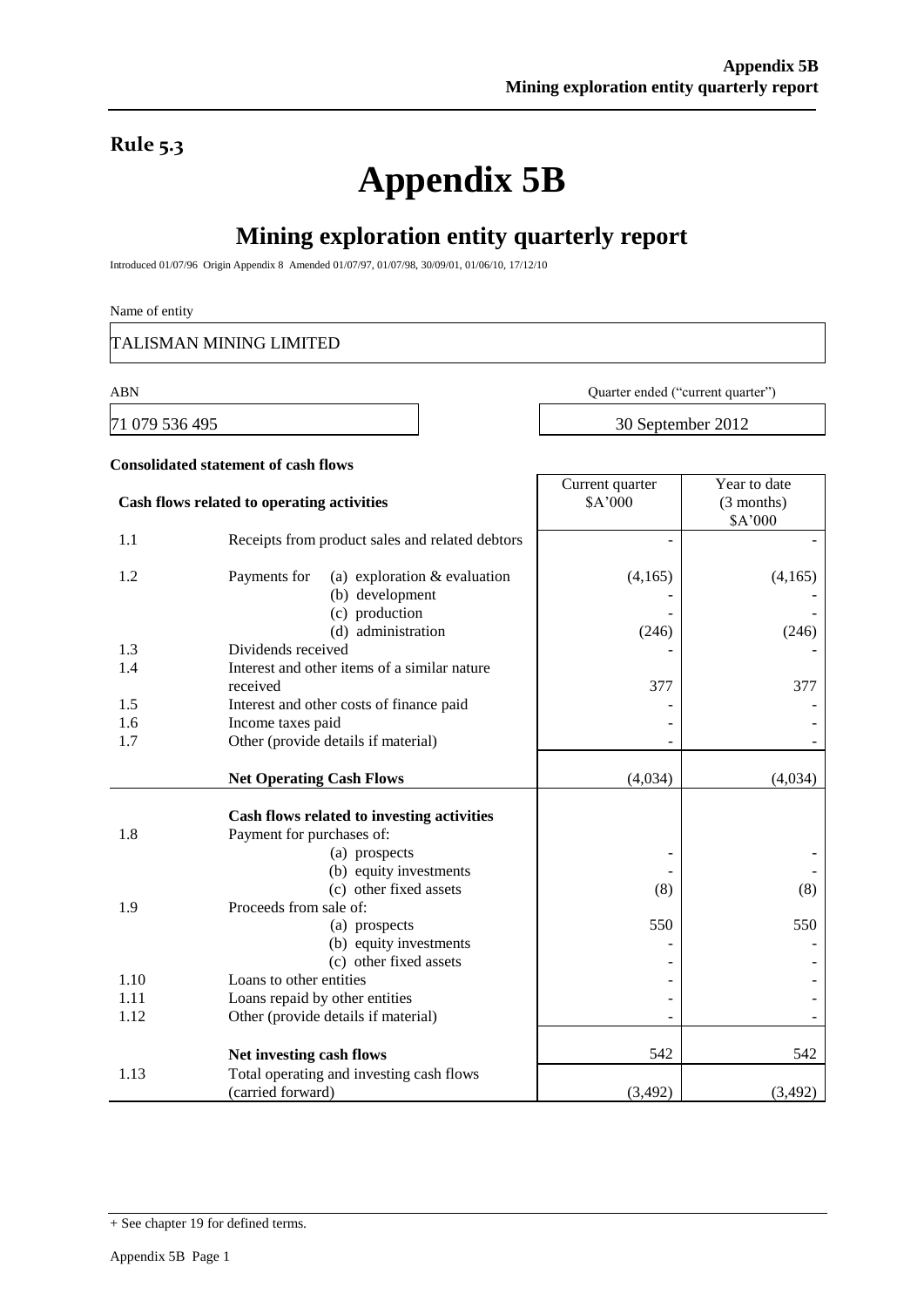| 1.13 | Total operating and investing cash flows      |          |          |
|------|-----------------------------------------------|----------|----------|
|      | (brought forward)                             | (3, 492) | (3, 492) |
|      |                                               |          |          |
|      | Cash flows related to financing activities    |          |          |
| 1.14 | Proceeds from issues of shares, options, etc. | -        |          |
| 1.15 | Proceeds from sale of forfeited shares        | -        |          |
| 1.16 | Proceeds from borrowings                      | -        |          |
| 1.17 | Repayment of borrowings                       | -        |          |
| 1.18 | Dividends paid                                | -        |          |
| 1.19 | Other (provide details if material)           | ۰        |          |
|      | Net financing cash flows                      |          |          |
|      | Net increase (decrease) in cash held          | (3,492)  | (3, 492) |
|      |                                               |          |          |
| 1.20 | Cash at beginning of quarter/year to date     | 28,302   | 28,302   |
| 1.21 | Exchange rate adjustments to item 1.20        |          |          |
| 1.22 | Cash at end of quarter                        | 24,810   | 24,810   |

#### **Payments to directors of the entity and associates of the directors Payments to related entities of the entity and associates of the related entities**

|      |                                                                  | Current quarter<br>\$A'000 |
|------|------------------------------------------------------------------|----------------------------|
| 1.23 | Aggregate amount of payments to the parties included in item 1.2 | 238                        |
| 1.24 | Aggregate amount of loans to the parties included in item 1.10   |                            |
|      |                                                                  |                            |

1.25 Explanation necessary for an understanding of the transactions

Remuneration to Directors.

#### **Non-cash financing and investing activities**

2.1 Details of financing and investing transactions which have had a material effect on consolidated assets and liabilities but did not involve cash flows

N/A

2.2 Details of outlays made by other entities to establish or increase their share in projects in which the reporting entity has an interest

> In 2004, prior to floating, Talisman granted Fortescue Metals Group (FMG) 100% of the iron ore rights associated with its Tom Price and Anticline tenements. As a result of this transaction Talisman retained:

- the ownership of the tenements:
- rights to all other metals; and  $\bullet$
- a royalty of \$0.30 per tonne of iron ore mined from the tenements capped at \$8 million.  $\bullet$

During the quarter the Company agreed to sell the ownership of these non-core tenements to FMG. Under the terms of this recent transaction Talisman received a cash payment of \$550,000 from FMG and retained the royalty rights noted above.

<sup>+</sup> See chapter 19 for defined terms.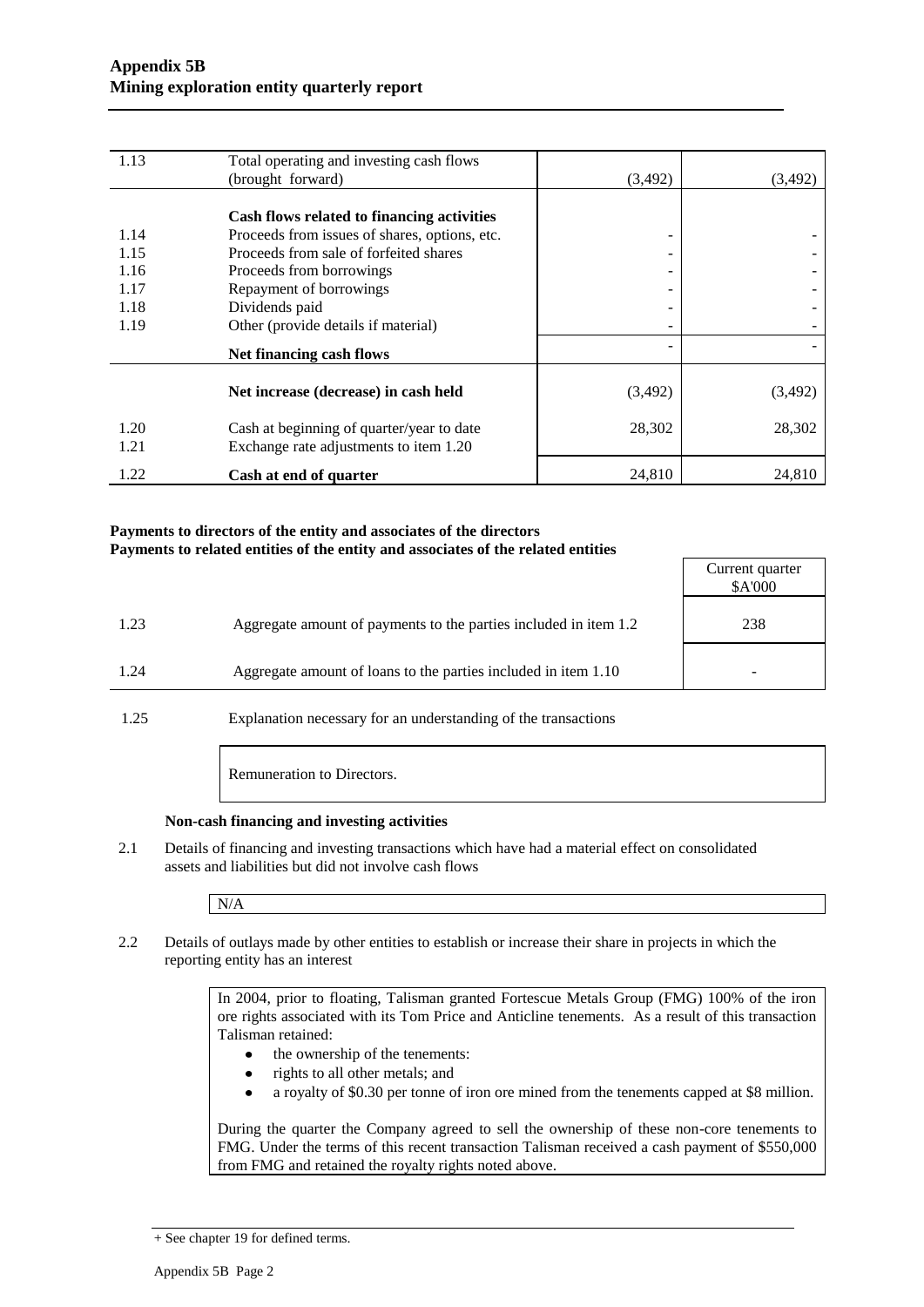#### **Financing facilities available**

*Add notes as necessary for an understanding of the position.*

|     |                             | Amount available<br>\$A'000 | Amount used<br>\$A'000   |
|-----|-----------------------------|-----------------------------|--------------------------|
| 3.1 | Loan facilities             | $\overline{\phantom{0}}$    | $\overline{\phantom{a}}$ |
| 3.2 | Credit standby arrangements | -                           |                          |

#### **Estimated cash outflows for next quarter**

| 4.1 | Exploration and evaluation | \$A'000<br>3,000 |
|-----|----------------------------|------------------|
| 4.2 | Development                |                  |
| 4.3 | Production                 |                  |
| 4.4 | Administration             | 300              |
|     | <b>Total</b>               | 3,300            |

#### **Reconciliation of cash**

|                                                  | Reconciliation of cash at the end of the quarter (as<br>shown in the consolidated statement of cash flows) to<br>the related items in the accounts is as follows. | Current quarter<br>\$A'000 | Previous quarter<br>\$A'000 |  |
|--------------------------------------------------|-------------------------------------------------------------------------------------------------------------------------------------------------------------------|----------------------------|-----------------------------|--|
| Cash on hand and at bank<br>5.1                  |                                                                                                                                                                   | 1.090                      | 1,082                       |  |
| Deposits at call<br>5.2<br>Bank overdraft<br>5.3 |                                                                                                                                                                   | 23,720                     | 27,220                      |  |
|                                                  |                                                                                                                                                                   |                            |                             |  |
| 5.4                                              | Other (provide details)                                                                                                                                           |                            |                             |  |
| <b>Total: cash at end of quarter</b> (item 1.22) |                                                                                                                                                                   | 24,810                     | 28,302                      |  |

<sup>+</sup> See chapter 19 for defined terms.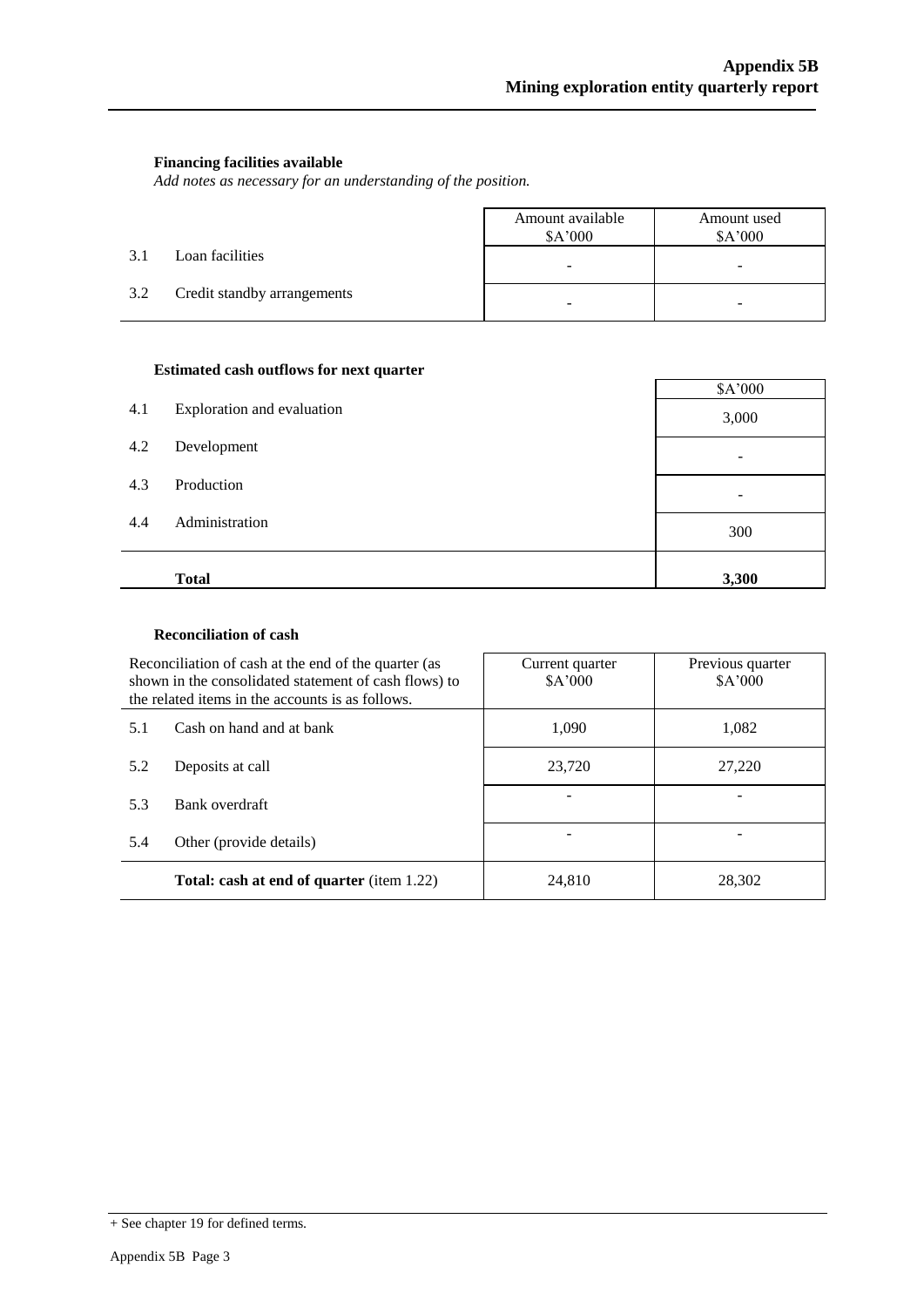#### **Changes in interests in mining tenements**

|     |                                                           | <b>Tenement</b><br>reference | Nature of interest<br>(note (2)) | Interest at<br>beginning of | Interest at<br>end of |
|-----|-----------------------------------------------------------|------------------------------|----------------------------------|-----------------------------|-----------------------|
|     |                                                           |                              |                                  | quarter                     | quarter               |
| 6.1 | Interests in mining                                       | E47/1136                     | Tenement disposed on sale        | 100%                        |                       |
|     | tenements relinquished,                                   | E47/1194                     | Tenement disposed on sale        | 100%                        |                       |
|     | reduced or lapsed                                         | E47/1195                     | Tenement disposed on sale        | 100%                        |                       |
|     |                                                           | E47/1196                     | Tenement disposed on sale        | 100\%                       |                       |
|     |                                                           |                              | (Sale of above to Fortescue      |                             |                       |
|     |                                                           |                              | Metals Group, see 2.2)           |                             |                       |
|     |                                                           |                              |                                  |                             |                       |
| 6.2 | Interests in mining<br>tenements acquired or<br>increased |                              |                                  |                             |                       |

#### **Issued and quoted securities at end of current quarter**

*Description includes rate of interest and any redemption or conversion rights together with prices and dates.*

|     |                                                 | Total number | Number<br>quoted | Issue price per<br>security (see note<br>$3)$ (cents) | Amount paid up<br>per security (see<br>note 3) (cents) |
|-----|-------------------------------------------------|--------------|------------------|-------------------------------------------------------|--------------------------------------------------------|
| 7.1 | $+$ securities<br><b>Preference</b>             |              |                  |                                                       |                                                        |
|     | (description)                                   |              |                  |                                                       |                                                        |
| 7.2 | Changes during quarter                          |              |                  |                                                       |                                                        |
|     | (a) Increases through                           |              |                  |                                                       |                                                        |
|     | issues                                          |              |                  |                                                       |                                                        |
|     | (b) Decreases through                           |              |                  |                                                       |                                                        |
|     | returns of capital, buy-                        |              |                  |                                                       |                                                        |
|     | backs, redemptions                              |              |                  |                                                       |                                                        |
| 7.3 | <sup>+</sup> Ordinary securities                | 131,538,627  | 131,538,627      |                                                       |                                                        |
|     |                                                 |              |                  |                                                       |                                                        |
| 7.4 | Changes during quarter<br>(a) Increases through |              |                  |                                                       |                                                        |
|     | issues                                          |              |                  |                                                       |                                                        |
|     | (b) Decreases through                           |              |                  |                                                       |                                                        |
|     | returns of capital, buy-                        |              |                  |                                                       |                                                        |
|     | backs                                           |              |                  |                                                       |                                                        |
| 7.5 | <sup>+</sup> Convertible                        |              |                  |                                                       |                                                        |
|     | debt securities                                 |              |                  |                                                       |                                                        |
|     | (description)                                   |              |                  |                                                       |                                                        |
| 7.6 | Changes during quarter                          |              |                  |                                                       |                                                        |
|     | (a) Increases through                           |              |                  |                                                       |                                                        |
|     | issues                                          |              |                  |                                                       |                                                        |
|     | (b) Decreases through                           |              |                  |                                                       |                                                        |
|     | securities matured,                             |              |                  |                                                       |                                                        |
|     | converted                                       |              |                  |                                                       |                                                        |

<sup>+</sup> See chapter 19 for defined terms.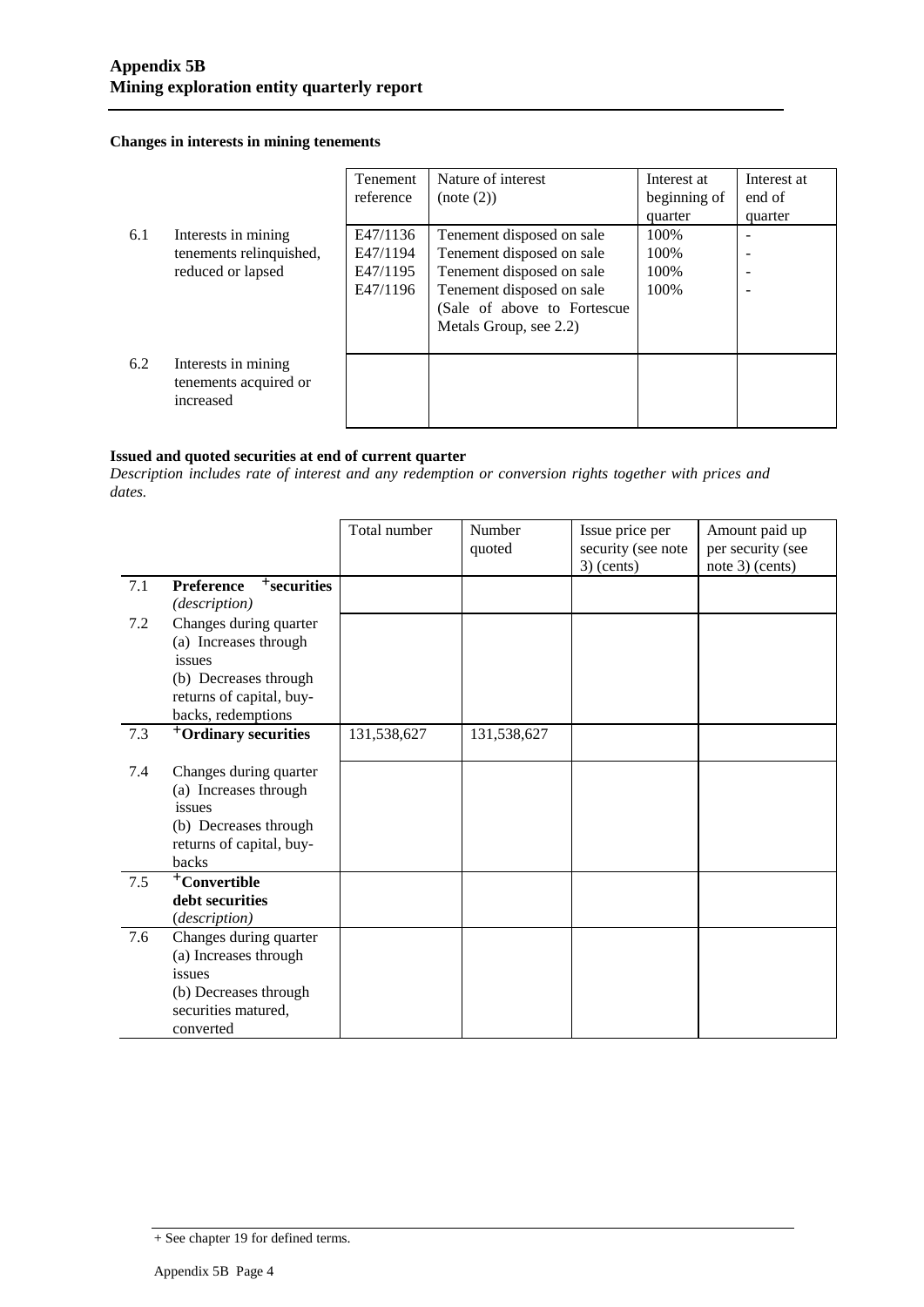| 7.7  | <b>Options</b>    |           |                          | Exercise price | Expiry date |
|------|-------------------|-----------|--------------------------|----------------|-------------|
|      | (description and  | 250,000   | $\overline{a}$           | \$1.27         | 30/11/2013  |
|      | conversion        | 250,000   |                          | \$1.35         | 30/11/2013  |
|      | factor)           | 250,000   |                          | \$1.44         | 30/11/2013  |
|      |                   | 250,000   |                          | \$1.53         | 30/11/2013  |
|      |                   | 50,000    |                          | \$1.19         | 14/03/2014  |
|      |                   | 2,250,000 |                          | \$0.50         | 30/06/2013  |
|      |                   | 1,500,000 |                          | \$0.60         | 30/06/2013  |
|      |                   | 2,250,000 |                          | \$0.70         | 30/06/2013  |
|      |                   | 400,000   |                          | \$1.00         | 30/11/2013  |
|      |                   | 200,000   |                          | \$1.10         | 30/11/2013  |
|      |                   | 200,000   |                          | \$1.20         | 30/11/2013  |
|      |                   | 200,000   |                          | \$1.30         | 30/11/2013  |
|      |                   | 125,000   |                          | \$0.90         | 31/07/2014  |
|      |                   | 125,000   |                          | \$0.97         | 31/07/2014  |
|      |                   | 125,000   |                          | \$1.03         | 31/07/2014  |
|      |                   | 125,000   |                          | \$1.09         | 31/07/2014  |
|      |                   | 450,000   |                          | \$0.69         | 31/12/2014  |
|      |                   | 450,000   |                          | \$0.73         | 31/12/2014  |
|      |                   | 500,000   |                          | \$0.78         | 31/12/2014  |
|      |                   | 400,000   |                          | \$0.83         | 31/12/2014  |
|      |                   | 400,000   |                          | \$0.85         | 31/12/2014  |
|      |                   | 750,000   |                          | \$0.72         | 31/10/2014  |
|      |                   | 750,000   |                          | \$0.80         | 31/10/2014  |
|      |                   | 750,000   |                          | \$1.00         | 31/10/2014  |
|      |                   | 750,000   |                          | \$1.12         | 31/10/2014  |
|      |                   | 250,000   |                          | \$1.02         | 31/07/2015  |
|      |                   | 250,000   |                          | \$1.13         | 31/07/2015  |
|      |                   | 250,000   |                          | \$1.41         | 31/07/2015  |
|      |                   | 250,000   |                          | \$1.53         | 31/07/2015  |
|      |                   | 50,000    |                          | \$0.44         | 31/08/2015  |
|      |                   | 50,000    |                          | \$0.47         | 31/08/2015  |
|      |                   | 50,000    |                          | \$0.49         | 31/08/2015  |
|      |                   | 50,000    | $\overline{\phantom{a}}$ | \$0.52         | 31/08/2015  |
| 7.8  | Issued during     | 50,000    | $\overline{a}$           | \$0.44         | 31/08/2015  |
|      | quarter           | 50,000    |                          | \$0.47         | 31/08/2015  |
|      |                   | 50,000    |                          | \$0.49         | 31/08/2015  |
|      |                   | 50,000    |                          | \$0.52         | 31/08/2015  |
| 7.9  | Exercised         | $\equiv$  | $\overline{a}$           | ÷,             | $\Box$      |
|      | during quarter    |           |                          |                |             |
|      |                   |           |                          |                |             |
| 7.10 | Expired during    | 50,000    | $\blacksquare$           | \$1.03         | 14/09/2012  |
|      | quarter           | 200,000   |                          | \$0.95         | 30/06/2013  |
|      |                   | 25,000    |                          | \$1.32         | 27/04/2014  |
|      |                   | 50,000    |                          | \$0.69         | 31/12/2014  |
|      |                   | 25,000    |                          | \$0.73         | 31/12/2014  |
|      |                   | 50,000    |                          | \$0.78         | 31/12/2014  |
| 7.11 | <b>Debentures</b> | -         | $\overline{a}$           |                |             |
|      | (totals only)     |           |                          |                |             |
| 7.12 | <b>Unsecured</b>  | ÷,        | $\overline{\phantom{a}}$ |                |             |
|      | notes (totals     |           |                          |                |             |
|      | only)             |           |                          |                |             |

<sup>+</sup> See chapter 19 for defined terms.